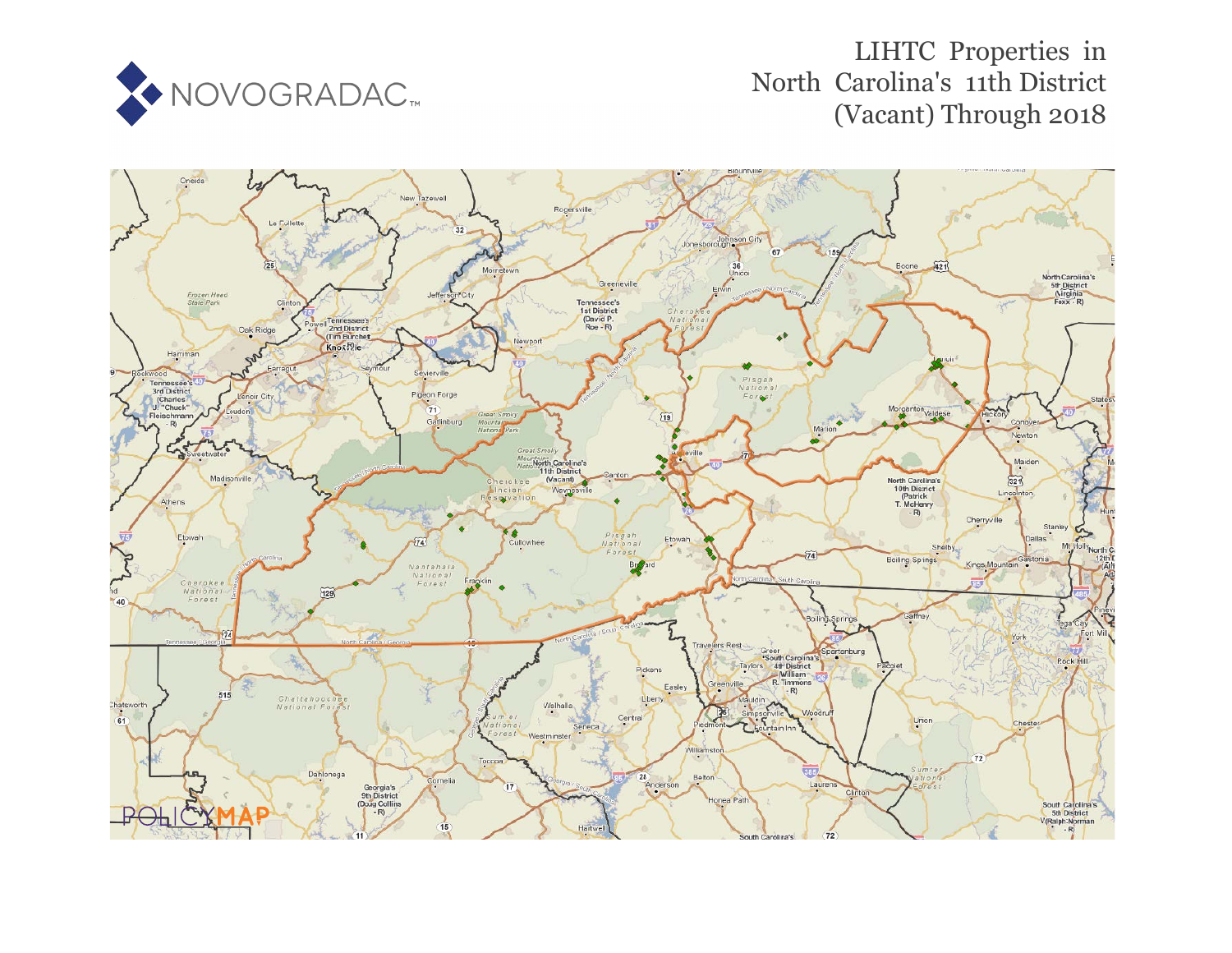| <b>Project Name</b>                             | <b>Address</b>                                            | City                           | <b>State</b>     | <b>Zip Code</b> | Nonprofit<br><b>Sponsor</b> | <b>Allocation</b><br>Year | <b>Annual</b><br><b>Allocated</b><br><b>Amount</b> | <b>Year PIS</b> | <b>Construction Type</b> | <b>Total</b><br><b>Units</b> | Low<br><b>Income</b><br><b>Units</b> | <b>Rent or</b><br><b>Income</b><br><b>Ceiling</b> | <b>Credit %</b>                        | <b>Bond</b> | <b>HUD Multi-Family</b><br>Tax-Exempt Financing/<br><b>Rental Assistance</b> |
|-------------------------------------------------|-----------------------------------------------------------|--------------------------------|------------------|-----------------|-----------------------------|---------------------------|----------------------------------------------------|-----------------|--------------------------|------------------------------|--------------------------------------|---------------------------------------------------|----------------------------------------|-------------|------------------------------------------------------------------------------|
| <b>LHS APARTMENTS</b>                           | 102 WILLOW<br><b>STREET SW</b>                            | <b>LENOIR</b>                  | $_{\rm NC}$      | 28645           | No                          | 1989                      | \$69,777                                           | 1989            | Acquisition and Rehab 44 |                              | 44                                   | 60% AMGI                                          | 30 % present<br>value                  |             | No                                                                           |
| <b>LHS APTS</b>                                 | 102 WILLOW ST $$\sf LENOIR$$<br>SW                        |                                | NC               | 28645           | No                          | 1989                      | \$69,777                                           | 1990            | Acquisition and Rehab 44 |                              | 44                                   | 60% AMGI                                          | $30\,\%$ present $\,$ No $\,$<br>value |             |                                                                              |
| <b>SKYLAND APTS</b>                             | $406\,506$ LOWER $$\tt LENOIR$$ CREEK ROAD                |                                | NC               | 28645           | No                          | 1993                      | \$39,950                                           | 1993            | Acquisition and Rehab 34 |                              | 34                                   | 60% AMGI                                          | $30\,\%$ present $\,$ No value         |             |                                                                              |
| CEDAR HILL APTS                                 | 93 HOSPITAL<br><b>ROAD</b>                                | <b>BREVARD</b>                 | NC               | 28712           | No                          | 1991                      | \$64,432                                           | 1992            | <b>New Construction</b>  | 33                           | 33                                   | 60% AMGI                                          | $30$ % present $\,$ No $\,$<br>value   |             |                                                                              |
| NORTHPOINT<br><b>COMMONS II</b>                 | <b>44 REYNOLDS</b><br><b>MOUNTAIN</b><br><b>BOULEVARD</b> | <b>WOODFIN</b>                 | $_{\rm NC}$      | 28804           | No                          | 2005                      | \$195,513                                          | 2007            | <b>New Construction</b>  | $30\,$                       | $30\,$                               | 60% AMGI                                          | $70\,\%$ present $\,$ No value         |             |                                                                              |
| <b>SUGAR HILL</b><br><b>APARTMENTS</b>          |                                                           | MANTLE COURT HENDERSONVILLE NC |                  | 28793           | No                          | 2006                      | \$300,174                                          | 2007            | <b>New Construction</b>  | 40                           | 40                                   | 60% AMGI                                          | $70\,\%$ present $\,$ No value         |             |                                                                              |
| THE GREAT LAURELS<br>OF LAKE JUNALUSKA          | <b>80 CANDLER</b><br><b>STREET</b>                        | <b>WAYNESVILLE</b>             | $_{\rm NC}$      | 28786           | No                          | 2005                      | \$916,104                                          | 2007            | <b>New Construction</b>  | 100                          | 100                                  | 60% AMGI                                          | $70\,\%$ present $\,$ No value         |             |                                                                              |
| <b>CROWELL PARK</b>                             | 10 COLEYS CIR ASHEVILLE                                   |                                | NC               | 28806-6612      | No                          | 2006                      | \$531,849                                          | 2008            | <b>New Construction</b>  | 63                           | 63                                   | 60% AMGI                                          | $70\,\%$ present $\,$ No value         |             |                                                                              |
| ORCHARD VIEW APTS                               | 430 ORCHARD<br>VIEW DR                                    | <b>FRANKLIN</b>                | $_{\mathrm{NC}}$ | 28734-7301      | $\mathbf{No}$               | 1993                      | \$190,407                                          | 1994            | <b>New Construction</b>  | 48                           | 48                                   | 60% AMGI                                          | $70$ % present $_{\rm{No}}$            |             |                                                                              |
| <b>WOODLAND HILLS</b>                           | 50 WOODLAND<br><b>DRIVE</b>                               | <b>BURNSVILLE</b>              | NC               | 28714           | No                          | 1995                      | \$158,795                                          | 1996            | New Construction         | 32                           | 32                                   | 60% AMGI                                          | $70$ % present $\,$ No $\,$<br>value   |             |                                                                              |
| <b>WILLOW RIDGE</b>                             | 105 WILLOW<br><b>RUN DRIVE</b>                            | <b>MORGANTON</b>               | NC               | 28655           | No                          | 2007                      | \$241,902                                          | 2009            | <b>New Construction</b>  | 28                           | 28                                   | 60% AMGI                                          | $70$ % present $$\rm \, No$$ value     |             |                                                                              |
| <b>CALDWELL GARDENS</b>                         | $1302$ PIEDMONT $\,$ LENOIR DRIVE                         |                                | $_{\rm NC}$      | 28645           | No                          | 2008                      | \$0                                                | 2010            | Acquisition and Rehab 97 |                              | $\bf{97}$                            | 60% AMGI                                          | $30$ % present $\,$ No value           |             |                                                                              |
| <b>GEORGE KNIGHT</b><br><b>HOMES AT SKYLAND</b> | 138 SPRINGSIDE ASHEVILLE<br><b>ROAD</b>                   |                                | $_{\mathrm{NC}}$ | 28803           | No                          | 2007                      | \$783,135                                          | 2010            | <b>New Construction</b>  | 63                           | 63                                   | 60% AMGI                                          | $70\,\%$ present $\,$ No value         |             |                                                                              |

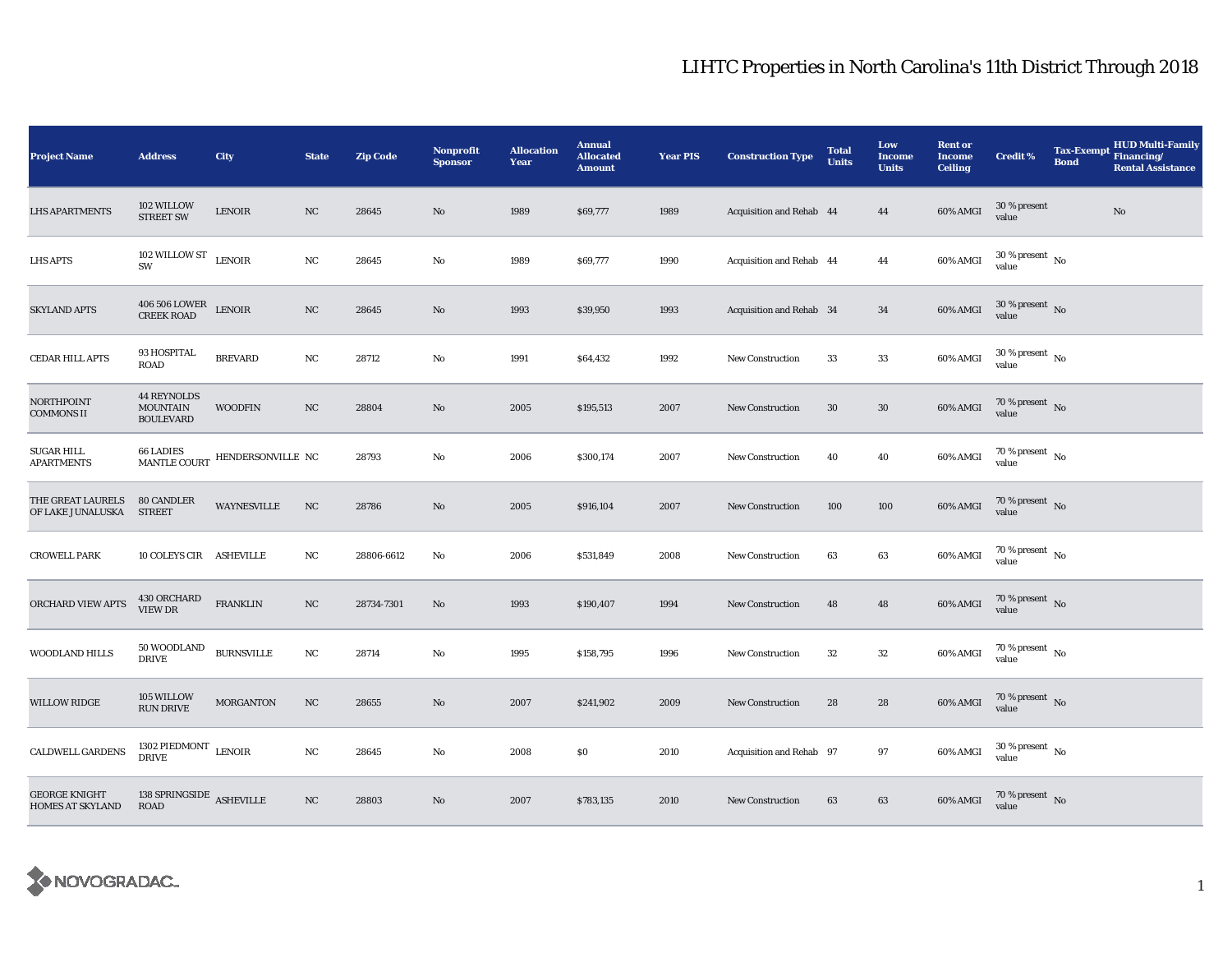| <b>Project Name</b>               | <b>Address</b>                            | City               | <b>State</b>     | <b>Zip Code</b> | <b>Nonprofit</b><br><b>Sponsor</b> | <b>Allocation</b><br>Year | <b>Annual</b><br><b>Allocated</b><br><b>Amount</b> | <b>Year PIS</b> | <b>Construction Type</b> | <b>Total</b><br><b>Units</b> | Low<br><b>Income</b><br><b>Units</b> | <b>Rent or</b><br><b>Income</b><br><b>Ceiling</b> | <b>Credit %</b>                        | <b>HUD Multi-Family</b><br>Tax-Exempt Financing/<br><b>Bond</b><br><b>Rental Assistance</b> |
|-----------------------------------|-------------------------------------------|--------------------|------------------|-----------------|------------------------------------|---------------------------|----------------------------------------------------|-----------------|--------------------------|------------------------------|--------------------------------------|---------------------------------------------------|----------------------------------------|---------------------------------------------------------------------------------------------|
| <b>SMOKEY MEADOWS</b>             | 21 SMOKEY<br><b>MEADOWS WAY</b>           | CANTON             | NC               | 28716-4856      | No                                 | 2008                      | \$645,136                                          | 2010            | <b>New Construction</b>  | 60                           | 60                                   | 60% AMGI                                          | 70 % present $\hbox{~No}$<br>value     |                                                                                             |
| <b>BROAD RIVER</b><br>TERRACE     | 51 KIMZEY<br><b>CIRCLE</b>                | <b>BREVARD</b>     | NC               | 28712           | No                                 | 2009                      | \$825,840                                          | 2011            | <b>New Construction</b>  | 62                           | 62                                   | 60% AMGI                                          | $70\%$ present No<br>value             |                                                                                             |
| <b>GLENWOOD HILLS</b>             | 1300<br><b>BURKEMONT</b><br><b>AVENUE</b> | MORGANTON          | NC               | 28655           | No                                 | 2008                      | \$0                                                | 2011            | New Construction         | 60                           | 60                                   | 60% AMGI                                          | 70 % present $\hbox{~No}$<br>value     |                                                                                             |
| <b>SOCO CREEK VILLAGE</b>         | 1003<br>WOLFETOWN<br><b>ROAD</b>          | <b>CHEROKEE</b>    | NC               | 28719           | No                                 | 2008                      | \$0                                                | 2011            | New Construction         | 60                           | 60                                   | 60% AMGI                                          | 70 % present $\hbox{~No}$<br>value     |                                                                                             |
| <b>WESTMORE</b>                   | <b>42 WESTMORE</b><br><b>DRIVE</b>        | <b>ASHEVILLE</b>   | NC               | 28806           | No                                 | 2009                      | \$892,171                                          | 2011            | <b>New Construction</b>  | 72                           | 72                                   | 60% AMGI                                          | $70\,\%$ present $\,$ No value         |                                                                                             |
| PINE MOUNTAIN<br>TRACE            | 100 KIRKLAND<br>AVE                       | <b>HUDSON</b>      | $_{\mathrm{NC}}$ | 28638           | No                                 | 2009                      | \$411,804                                          | 2011            | <b>New Construction</b>  | 40                           | 40                                   | 60% AMGI                                          | $70\,\%$ present $\,$ No value         |                                                                                             |
| DRY RIDGE<br><b>APARTMENTS</b>    | 21 CLINTON<br><b>STREET</b>               | <b>WEAVERVILLE</b> | $_{\rm NC}$      | 28787           | No                                 | 2011                      | \$46,232                                           | 2012            | Acquisition and Rehab 24 |                              | 24                                   | 60% AMGI                                          | Not<br>Indicated                       | No                                                                                          |
| <b>MEADOW BROOK</b>               | 102 FIDDLERS<br><b>COURT</b>              | <b>MORGANTON</b>   | $_{\rm NC}$      | 28655           | No                                 | 1994                      | \$173,607                                          | 1995            | <b>New Construction</b>  | 38                           | ${\bf 38}$                           | 60% AMGI                                          | $70\,\%$ present $\,$ No value         |                                                                                             |
| RIVER PARK APTS                   | $93\,$ WINDCREST<br>$\mathbf{RIDGE}$      | <b>SYLVA</b>       | NC               | 28779           | No                                 | 1994                      | \$49,778                                           | 1995            | New Construction         | $\bf 27$                     | 27                                   | 60% AMGI                                          | $30\,\%$ present $\,$ No $\,$<br>value |                                                                                             |
| HOPEWELL VILLAGE<br><b>APTS</b>   | <b>67 NATURAL</b><br><b>SPRINGS RD</b>    | <b>MURPHY</b>      | NC               | 28906           | No                                 | 1995                      | \$90,202                                           | 1997            | New Construction         | 24                           | 24                                   | <b>50% AMGI</b>                                   | $70\,\%$ present $\,$ No value         |                                                                                             |
| THE WILLOWS                       | 418 OLD NC 18 MORGANTON                   |                    | NC               | 28655           | No                                 | 1995                      | \$154,535                                          | 1997            | <b>New Construction</b>  | 36                           | 36                                   | 60% AMGI                                          | 70 % present $\hbox{~No}$<br>value     |                                                                                             |
| <b>VALLEY PLACE APTS</b>          | $216$ RESERVOIR $$\tt BURNSVILLE$$        |                    | $_{\mathrm{NC}}$ | 28714           | No                                 | 1996                      | \$35,314                                           | 1997            | <b>New Construction</b>  | 18                           | 18                                   | 60% AMGI                                          | $30\,\%$ present $\,$ No value         |                                                                                             |
| WINNINGHAM<br><b>VILLAGE APTS</b> | 220 CALIFORNIA MARION<br><b>AVENUE</b>    |                    | NC               | 28752           | No                                 | 1995                      | \$62,148                                           | 1997            | <b>New Construction</b>  | ${\bf 36}$                   | $36\,$                               | 60% AMGI                                          | $30\,\%$ present $\,$ No value         |                                                                                             |

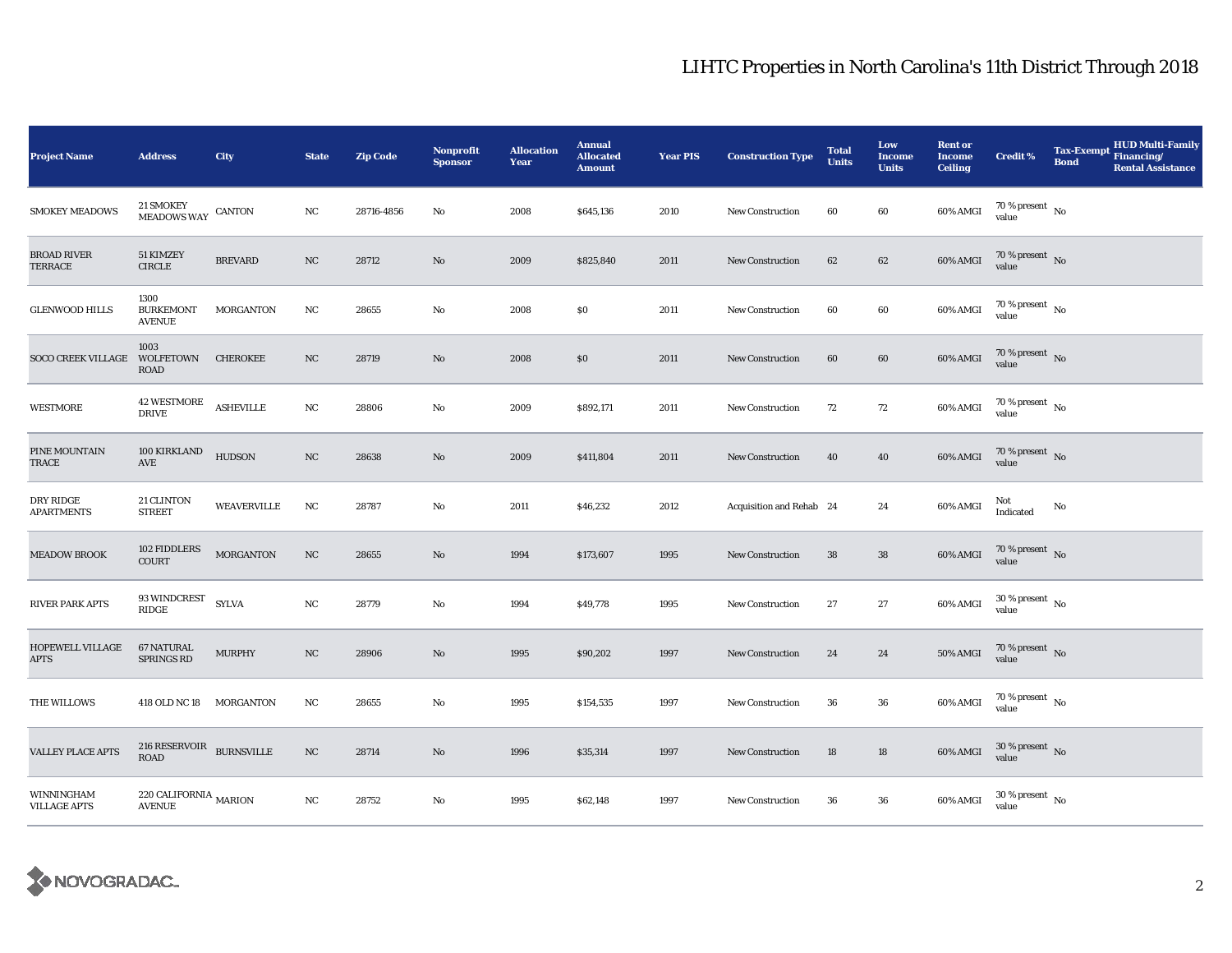| <b>Project Name</b>                      | <b>Address</b>                            | <b>City</b>                   | <b>State</b> | <b>Zip Code</b> | <b>Nonprofit</b><br><b>Sponsor</b> | <b>Allocation</b><br>Year | <b>Annual</b><br><b>Allocated</b><br><b>Amount</b> | <b>Year PIS</b> | <b>Construction Type</b> | <b>Total</b><br><b>Units</b> | Low<br><b>Income</b><br><b>Units</b> | <b>Rent or</b><br><b>Income</b><br><b>Ceiling</b> | <b>Credit %</b>                        | <b>Tax-Exempt</b><br><b>Bond</b> | <b>HUD Multi-Family</b><br>Financing/<br><b>Rental Assistance</b> |
|------------------------------------------|-------------------------------------------|-------------------------------|--------------|-----------------|------------------------------------|---------------------------|----------------------------------------------------|-----------------|--------------------------|------------------------------|--------------------------------------|---------------------------------------------------|----------------------------------------|----------------------------------|-------------------------------------------------------------------|
| PARKVIEW APTS                            | 110 GLOVER<br><b>STREET</b>               | HENDERSONVILLE NC             |              | 28793           | No                                 | 1995                      | \$142,427                                          | 1997            | <b>New Construction</b>  | $32\,$                       | $32\,$                               | 60% AMGI                                          | $70\,\%$ present $\,$ No value         |                                  |                                                                   |
| <b>EXCELSIOR APTS</b>                    | <b>58 EXCELSIOR</b><br><b>DRIVE</b>       | <b>BREVARD</b>                | $_{\rm NC}$  | 28712           | $\rm No$                           | 1996                      | \$99,320                                           | 1998            | <b>New Construction</b>  | 20                           | 20                                   | 60% AMGI                                          | $70$ % present $\,$ No $\,$<br>value   |                                  |                                                                   |
| RIVER GLEN                               | 1 RIVER GLEN<br><b>DRIVE</b>              | ${\tt ARDEN}$                 | NC           | 28704           | No                                 | 1996                      | \$181,651                                          | 1998            | <b>New Construction</b>  | 38                           | ${\bf 38}$                           | <b>50% AMGI</b>                                   | $70\,\%$ present $\,$ No value         |                                  |                                                                   |
| THE LARCHMONT                            | 30 E<br><b>LARCHMONT</b><br><b>ROAD</b>   | <b>ASHEVILLE</b>              | NC           | 28804           | No                                 | 2010                      | \$710,250                                          | 2012            | New Construction         | 60                           | 60                                   | 60% AMGI                                          | $70$ % present $\,$ No $\,$<br>value   |                                  |                                                                   |
| <b>ULCO BLUFFS</b><br><b>APARTMENTS</b>  | 55 ULCO BLUFFS FRANKLIN<br><b>DRIVE</b>   |                               | NC           | 28734           | No                                 | 2011                      | \$71,690                                           | 2012            | Acquisition and Rehab 38 |                              | ${\bf 38}$                           | 60% AMGI                                          | Not<br>Indicated                       | No                               |                                                                   |
| WOODLAND VILLAGE                         | $600\,$ KIRKLAND<br><b>AVENUE</b>         | <b>HUDSON</b>                 | NC           | 28638           | $\rm\thinspace No$                 | 2010                      | \$383,889                                          | 2012            | New Construction         | 40                           | 40                                   | 60% AMGI                                          | 70 % present $\hbox{~No}$<br>value     |                                  |                                                                   |
| THE HOMESTEAD<br><b>APARTMENTS</b>       | 311 AIKEN ROAD ASHEVILLE                  |                               | NC           | 28804           | No                                 | 2011                      | \$67,932                                           | 2012            | Acquisition and Rehab 32 |                              | $32\,$                               | 60% AMGI                                          | Not<br>Indicated                       | $\rm No$                         |                                                                   |
| <b>OAK HAVEN</b>                         | 1308 OLD<br>RD                            | SPARTANBURG HENDERSONVILLE NC |              | 28792-5922      | No                                 | 2010                      | \$466,881                                          | 2012            | <b>New Construction</b>  | 56                           | ${\bf 56}$                           | 60% AMGI                                          | 70 % present $\hbox{~No}$<br>value     |                                  |                                                                   |
| <b>WESTWIND</b><br><b>APARTMENTS</b>     | 353 KENT<br><b>STREET</b>                 | <b>ANDREWS</b>                | NC           | 28901           | No                                 | 1988                      | \$59,097                                           | 2012            | New Construction         | 42                           | 42                                   | 60% AMGI                                          | $30\,\%$ present $\,$ No $\,$<br>value |                                  |                                                                   |
| <b>SWEETWATER</b><br><b>APARTMENTS</b>   | <b>301 MOOSE</b><br><b>BRANCH ROAD</b>    | <b>ROBBINSVILLE</b>           | NC           | 28771           | No                                 | 1992                      | \$62,034                                           | 2012            | New Construction         | 32                           | $32\,$                               | 60% AMGI                                          | $30\,\%$ present $\,$ No $\,$<br>value |                                  |                                                                   |
| MITCHELL HOUSE<br><b>APARTMENTS</b>      | 1 RICHMOND<br><b>ROAD</b>                 | <b>BAKERSVILLE</b>            | $_{\rm NC}$  | 28705           | No                                 | 1994                      | \$39,232                                           | 2012            | New Construction         | 22                           | 22                                   | 60% AMGI                                          | $30\,\%$ present $\,$ No $\,$<br>value |                                  |                                                                   |
| <b>MASHBURN GAP</b><br><b>APARTMENTS</b> | <b>1140 NORTH</b><br><b>MAIN STREET</b>   | MARSHALL                      | $_{\rm NC}$  | 28753           | $\rm No$                           | 1990                      | \$65,010                                           | 2012            | <b>New Construction</b>  | 34                           | 34                                   | 60% AMGI                                          | $30$ % present $\,$ No $\,$<br>value   |                                  |                                                                   |
| THE CHARLESTON<br><b>APARTMENTS</b>      | 160 EAST RIDGE BRYSON CITY<br><b>ROAD</b> |                               | $_{\rm NC}$  | 28713           | No                                 | 1990                      | \$59,816                                           | 2012            | <b>New Construction</b>  | 32                           | $32\,$                               | 60% AMGI                                          | $30\,\%$ present $\,$ No value         |                                  |                                                                   |

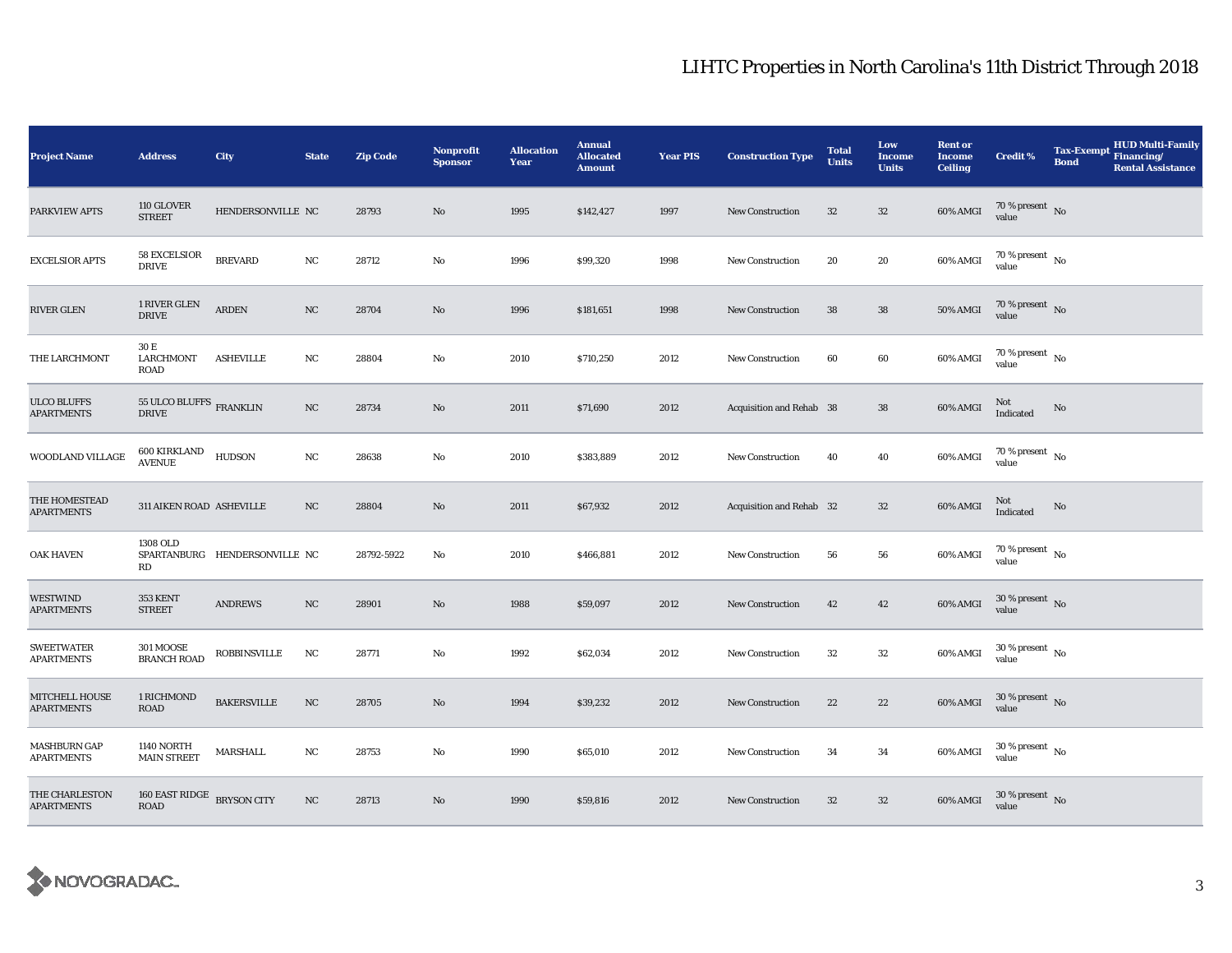| <b>Project Name</b>                         | <b>Address</b>                                                    | City                    | <b>State</b> | <b>Zip Code</b> | Nonprofit<br><b>Sponsor</b> | <b>Allocation</b><br>Year | <b>Annual</b><br><b>Allocated</b><br><b>Amount</b> | <b>Year PIS</b> | <b>Construction Type</b> | <b>Total</b><br><b>Units</b> | Low<br><b>Income</b><br><b>Units</b> | <b>Rent or</b><br><b>Income</b><br><b>Ceiling</b> | <b>Credit %</b>                          | <b>Tax-Exempt</b><br><b>Bond</b> | <b>HUD Multi-Family</b><br>Financing/<br><b>Rental Assistance</b> |
|---------------------------------------------|-------------------------------------------------------------------|-------------------------|--------------|-----------------|-----------------------------|---------------------------|----------------------------------------------------|-----------------|--------------------------|------------------------------|--------------------------------------|---------------------------------------------------|------------------------------------------|----------------------------------|-------------------------------------------------------------------|
| <b>WOODCREST</b><br><b>APARTMENTS</b>       | 226 WILSON<br><b>STREET</b>                                       | <b>LENOIR</b>           | NC           | 28645           | No                          | 2012                      | \$517,988                                          | 2013            | Acquisition and Rehab 70 |                              | 70                                   | 60% AMGI                                          | $70\,\%$ present $\,$ No value           |                                  |                                                                   |
| <b>COTTAGES AT</b><br>BREVARD               | 15 PENDER<br>LANE                                                 | <b>BREVARD</b>          | NC           | 28712           | No                          | 2011                      | \$541,127                                          | 2013            | <b>New Construction</b>  | 40                           | 48                                   | $60\%$ AMGI                                       | $70\%$ present No<br>value               |                                  |                                                                   |
| <b>WESTGATE TERRACE</b>                     | <b>47 HARPER</b><br>LANE                                          | <b>FRANKLIN</b>         | $_{\rm NC}$  | 28734           | No                          | 2012                      | \$513,114                                          | 2014            | <b>New Construction</b>  | 60                           | 60                                   | 60% AMGI                                          | $70\,\%$ present $\,$ No value           |                                  |                                                                   |
| <b>CARMEL RIDGE</b><br><b>APARTMENTS</b>    | <b>15 CARMEL</b><br>RIDGE CIR                                     | <b>ASHEVILLE</b>        | NC           | 28806-0048      | No                          | 2012                      | \$749,341                                          | 2014            | New Construction         | 80                           | 80                                   | 60% AMGI                                          | $70\%$ present No<br>value               |                                  |                                                                   |
| MARS HILL COMMONS                           | 111 MARS HILL<br><b>COMMONS</b><br><b>LANE</b>                    | <b>MARS HILL</b>        | NC           | 28754           | No                          | 2013                      | \$359,000                                          | 2015            | <b>New Construction</b>  | 56                           | 48                                   | 60% AMGI                                          | $70\,\%$ present $\,$ No $\,$<br>value   |                                  |                                                                   |
| <b>VIRIDIAN</b>                             | 185 LINKSIDE<br>COURT                                             | $\operatorname{LENOIR}$ | NC           | 28645           | No                          | 2013                      | \$580,000                                          | 2015            | New Construction         | 64                           | 64                                   | 60% AMGI                                          | $70\,\%$ present $\,$ No value           |                                  |                                                                   |
| THE VILLAS AT FALLEN 100 BOXELDER<br>SPRUCE | CIR                                                               | <b>ASHEVILLE</b>        | NC           | 28806           | No                          | 2013                      | \$451,096                                          | 2015            | New Construction         | 55                           | 55                                   | 60% AMGI                                          | $70\,\%$ present $_{\, \rm No}$<br>value |                                  |                                                                   |
| <b>ARBOR GLEN</b><br><b>APARTMENTS</b>      | 100 ABINGTON<br>ROAD                                              | <b>LENOIR</b>           | $_{\rm NC}$  | 28645           | $\mathbf{N}\mathbf{o}$      | 2014                      | \$381,823                                          | 2016            | <b>New Construction</b>  | $50\,$                       | $50\,$                               | 60% AMGI                                          | $70\,\%$ present $\,$ No value           |                                  |                                                                   |
| <b>CANE CREEK VILLAGE</b>                   | 101 AND 102<br>RHODODENDRO BAKERSVILLE<br>N CIRCLE                |                         | NC           | 28705           | No                          | 1998                      | \$155,414                                          | 2000            | New Construction         | 24                           | 24                                   | 60% AMGI                                          | $70\,\%$ present $\,$ No value           |                                  |                                                                   |
| <b>CEDAR BLUFFS</b>                         | 28 CEDAR<br><b>BLUFFS DRIVE</b>                                   | HENDERSONVILLE NC       |              | 28792           | No                          | 1999                      | \$329,913                                          | 2000            | <b>New Construction</b>  | 64                           | 64                                   | 60% AMGI                                          | $70\,\%$ present $\,$ No value           |                                  |                                                                   |
| <b>WILLOW RUN</b>                           | 115 WILLOW<br><b>RUN DRIVE</b>                                    | <b>MORGANTON</b>        | $_{\rm NC}$  | 28655           | No                          | 1999                      | \$132,138                                          | 2000            | <b>New Construction</b>  | 24                           | 24                                   | 60% AMGI                                          | $70\,\%$ present $\,$ No value           |                                  |                                                                   |
| <b>BRYSON CREEK APTS</b>                    | <b>FRANKLIN</b><br><b>GROVE CHURCH BRYSON CITY</b><br><b>ROAD</b> |                         | NC           | 28713           | No                          | 2000                      | \$232,666                                          | 2001            | <b>New Construction</b>  | 40                           | 40                                   | $60\%$ AMGI                                       | $70$ % present $$\rm{No}$$ value         |                                  |                                                                   |
| CROWELL SQUARE                              | 209 CROWELL<br>SQUARE                                             | <b>ASHEVILLE</b>        | NC           | 28806           | No                          | 2000                      | \$241,390                                          | 2001            | New Construction         | 40                           | 40                                   | 60% AMGI                                          | $70\,\%$ present $\,$ No value           |                                  |                                                                   |

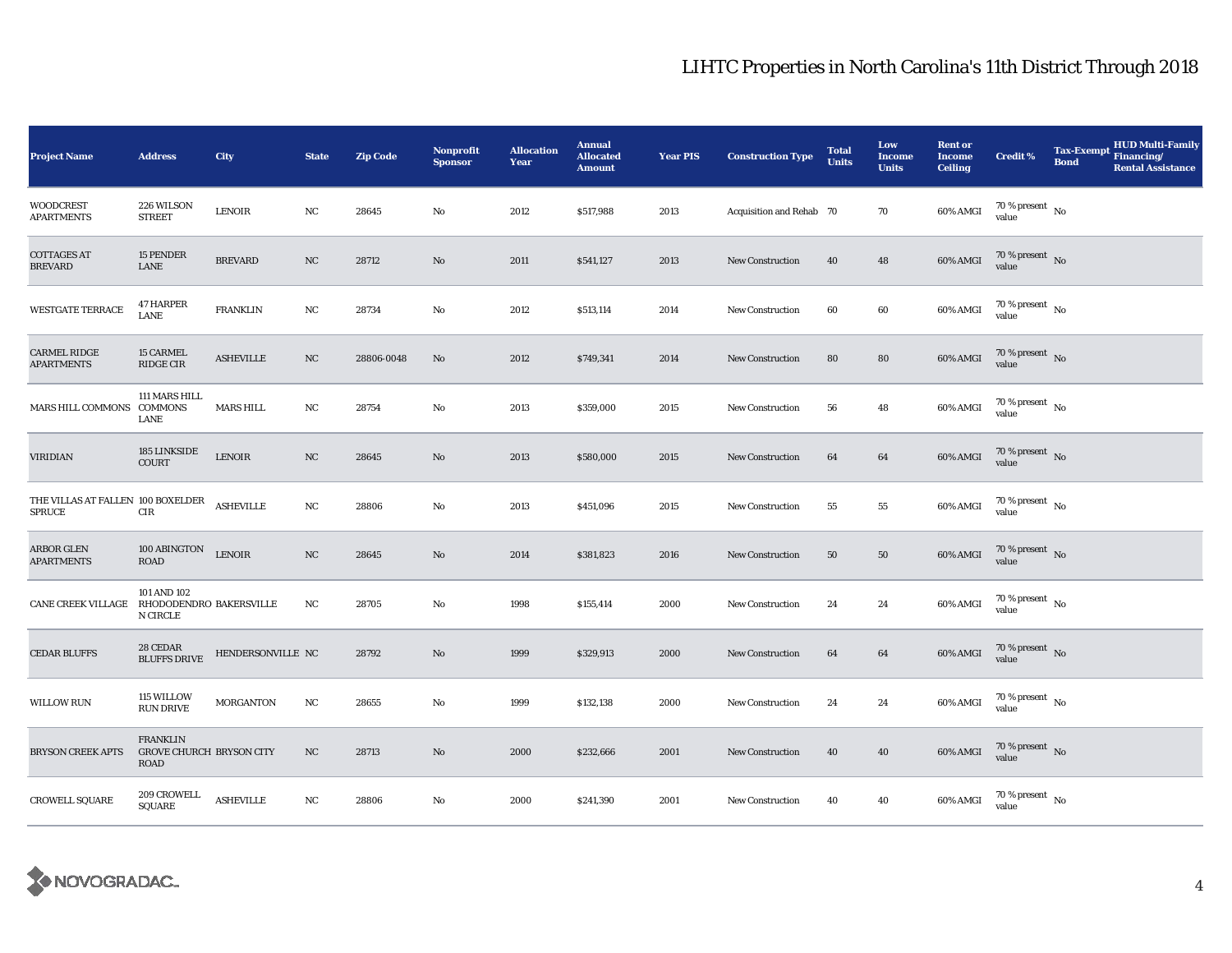| <b>Project Name</b>                                                                                                      | <b>Address</b>                                         | <b>City</b>         | <b>State</b> | <b>Zip Code</b> | Nonprofit<br><b>Sponsor</b> | <b>Allocation</b><br>Year | <b>Annual</b><br><b>Allocated</b><br><b>Amount</b> | <b>Year PIS</b> | <b>Construction Type</b> | <b>Total</b><br><b>Units</b> | Low<br><b>Income</b><br><b>Units</b> | <b>Rent or</b><br><b>Income</b><br><b>Ceiling</b> | <b>Credit %</b>                        | <b>Tax-Exempt</b><br><b>Bond</b> | HUD Multi-Family<br>Financing/<br><b>Rental Assistance</b> |
|--------------------------------------------------------------------------------------------------------------------------|--------------------------------------------------------|---------------------|--------------|-----------------|-----------------------------|---------------------------|----------------------------------------------------|-----------------|--------------------------|------------------------------|--------------------------------------|---------------------------------------------------|----------------------------------------|----------------------------------|------------------------------------------------------------|
| KOINONIA II                                                                                                              | 314 MAIN ST                                            | <b>LENOIR</b>       | NC           | 28645           | No                          | 1999                      | \$219,631                                          | 2001            | <b>New Construction</b>  | 42                           | 38                                   |                                                   | $70\,\%$ present $\,$ No value         |                                  |                                                            |
| <b>WIND RIDGE</b>                                                                                                        | <b>100 WIND</b><br>RIDGE DRIVE                         | <b>ASHEVILLE</b>    | NC           | 28806           | No                          | 1999                      | \$236,458                                          | 2001            | <b>New Construction</b>  | 40                           | 40                                   | 60% AMGI                                          | $70\,\%$ present $\,$ No $\,$<br>value |                                  |                                                            |
| $\textbf{MILLSIDE} \textbf{MANOR} \textbf{APTS} \begin{tabular}{c} \bf 101 \textbf{ GILLAM} \\ \bf STREET \end{tabular}$ |                                                        | <b>MORGANTON</b>    | NC           | 28680           | $\mathbf{N}\mathbf{o}$      | 2001                      | \$159,502                                          | 2002            | <b>New Construction</b>  | 28                           | 28                                   | <b>50% AMGI</b>                                   | $70\,\%$ present $\,$ No value         |                                  |                                                            |
| MORGAN HILLS APTS                                                                                                        | 906<br>JAMESTOWN<br>ROAD                               | MORGANTON           | NC           | 28655           | No                          | 2001                      | \$75,998                                           | 2002            | Acquisition and Rehab 48 |                              | 48                                   | 60% AMGI                                          | $30$ % present $\,$ No $\,$<br>value   |                                  |                                                            |
| <b>ROBINS PARK APTS</b>                                                                                                  | 325 ELLER<br>BRANCH ROAD                               | <b>ROBBINSVILLE</b> | NC           | 28771           | No                          | 2000                      | \$182,640                                          | 2002            | New Construction         | $32\,$                       | $32\,$                               | 60% AMGI                                          | $70\,\%$ present $\,$ No value         |                                  |                                                            |
| SPAULDING WOODS<br><b>APARTMENTS</b>                                                                                     | 838 SPAULDING $$\tt MARION$$<br>$\mathbf{R}\mathbf{D}$ |                     | $_{\rm NC}$  | 28752-5499      | No                          | 2000                      | \$244,647                                          | 2002            | New Construction         | 44                           | 44                                   | 60% AMGI                                          | 70 % present $\hbox{~No}$<br>value     |                                  |                                                            |
| <b>HIGH RIDGE</b>                                                                                                        | <b>200 WEST</b><br><b>CONNOR ROAD</b>                  | SYLVA               | $_{\rm NC}$  | 28779           | No                          | 2014                      | \$338,000                                          | 2016            | New Construction         | 42                           | 42                                   | 60% AMGI                                          | $70\,\%$ present $\,$ No value         |                                  |                                                            |
| <b>SIENNA</b>                                                                                                            | <b>607 VALDESE</b><br><b>AVENUE</b>                    | <b>MORGANTON</b>    | NC           | 28655           | No                          | 2014                      | \$560,000                                          | 2016            | <b>New Construction</b>  | 76                           | 76                                   | 60% AMGI                                          | 70 % present $\hbox{~No}$<br>value     |                                  |                                                            |
| <b>HARRISON TERRACE</b>                                                                                                  | $90$ HARRISON TERRACE DRIVE $\,$ MARION $\,$           |                     | $_{\rm NC}$  | 28752           | No                          | 2014                      | \$487,505                                          | 2016            | New Construction         | 60                           | 76                                   | 60% AMGI                                          | $70$ % present $\,$ No $\,$<br>value   |                                  |                                                            |
| CEDAR TERRACE                                                                                                            | 125 FRANCIS<br><b>ROAD</b>                             | HENDERSONVILLE NC   |              | 28792           | No                          | 2015                      | \$640,000                                          | 2017            | <b>New Construction</b>  | 80                           | 80                                   | 60% AMGI                                          | $70$ % present $\,$ No $\,$<br>value   |                                  |                                                            |
| <b>INDIGO</b>                                                                                                            | 68 FIREFLY LN FRANKLIN                                 |                     | NC           | 28734-0984      | No                          | 2015                      | \$513,299                                          | 2017            | New Construction         | 60                           | 60                                   | 60% AMGI                                          | $70\,\%$ present $\,$ No value         |                                  |                                                            |
| POND VIEW                                                                                                                | <b>304 E MAIN</b><br><b>STREET</b>                     | <b>HILDEBRAN</b>    | $_{\rm NC}$  | 28637           | No                          | 2017                      | \$0                                                | 2019            | New Construction         | $\bf{0}$                     | 60                                   | 60% AMGI                                          | Not<br>Indicated                       |                                  | No                                                         |
| <b>SIGNAL RIDGE</b>                                                                                                      | 469 SIGNAL<br>HILL ROAD                                | HENDERSONVILLE NC   |              | 28738           | $\rm No$                    | 2016                      | \$0                                                | 2020            | <b>New Construction</b>  | $\bf{0}$                     | 60                                   | 60% AMGI                                          | Not<br>Indicated                       | No                               |                                                            |

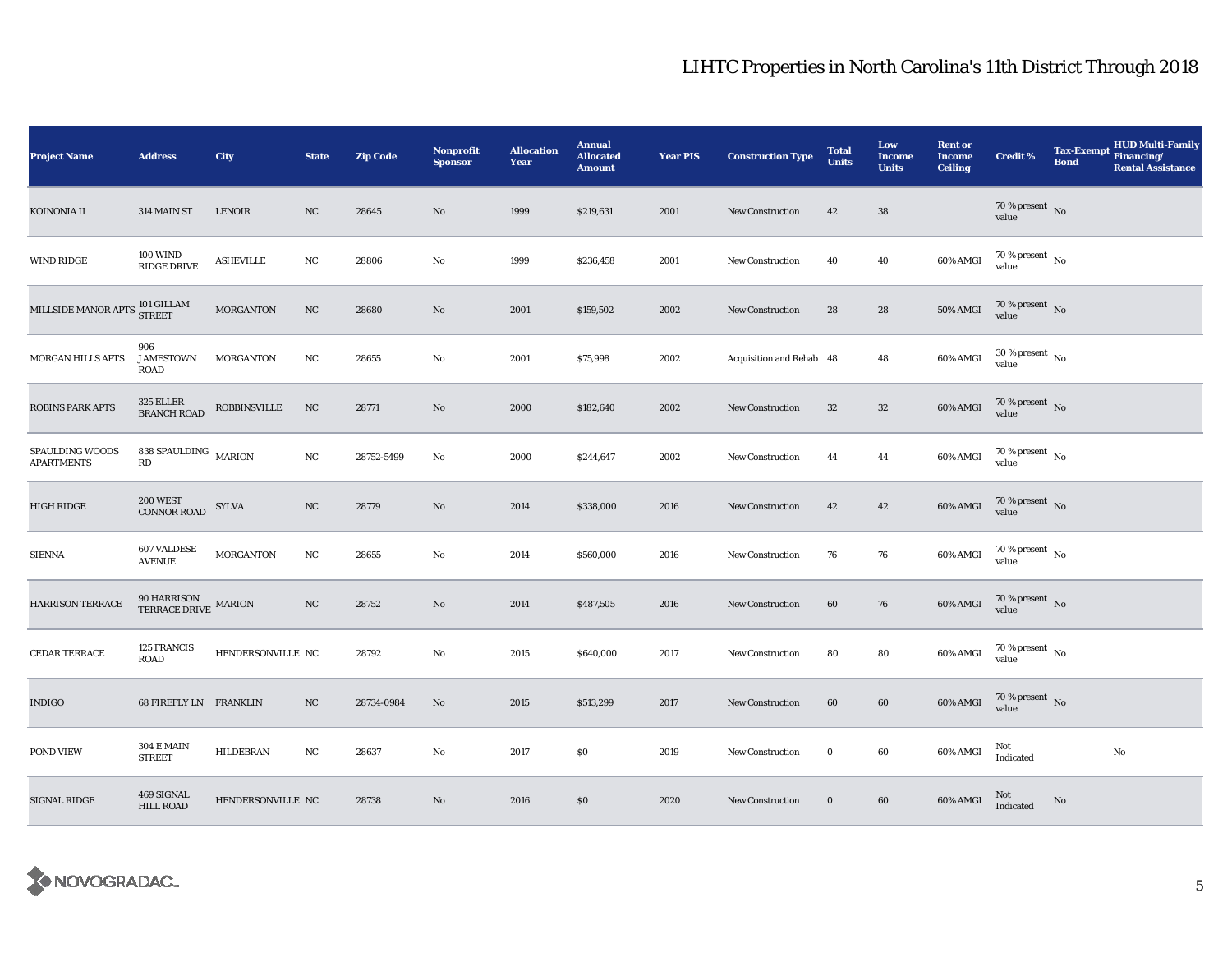| <b>Project Name</b>                                          | <b>Address</b>                                                               | City               | <b>State</b> | <b>Zip Code</b> | <b>Nonprofit</b><br><b>Sponsor</b> | <b>Allocation</b><br>Year | <b>Annual</b><br><b>Allocated</b><br><b>Amount</b> | <b>Year PIS</b> | <b>Construction Type</b> | <b>Total</b><br><b>Units</b> | Low<br><b>Income</b><br><b>Units</b> | <b>Rent or</b><br><b>Income</b><br><b>Ceiling</b> | <b>Credit %</b>                        | <b>Tax-Exempt</b><br><b>Bond</b> | <b>HUD Multi-Family</b><br>Financing/<br><b>Rental Assistance</b> |
|--------------------------------------------------------------|------------------------------------------------------------------------------|--------------------|--------------|-----------------|------------------------------------|---------------------------|----------------------------------------------------|-----------------|--------------------------|------------------------------|--------------------------------------|---------------------------------------------------|----------------------------------------|----------------------------------|-------------------------------------------------------------------|
| <b>COMPTON PLACE</b>                                         | 547 ELIADA<br><b>HOME ROAD</b>                                               | <b>ASHEVILLE</b>   | NC           | 28806           | No                                 | 2001                      | \$228,473                                          | 2003            | New Construction         | 40                           | 40                                   | 60% AMGI                                          | 70 % present $\hbox{~No}$<br>value     |                                  |                                                                   |
| <b>DEER PARK APTS</b>                                        | 15 DEER PARK<br><b>LOOP</b>                                                  | <b>SPRUCE PINE</b> | NC           | 28777           | No                                 | 2001                      | \$62,328                                           | 2003            | Acquisition and Rehab 32 |                              | $32\phantom{.0}$                     | 60% AMGI                                          | $30\,\%$ present $\,$ No $\,$<br>value |                                  |                                                                   |
| <b>HILLSIDE COMMONS</b>                                      | 189 HILLSIDE<br><b>COMMONS DR</b>                                            | HENDERSONVILLE NC  |              | 28792-1403      | No                                 | 2001                      | \$135,264                                          | 2003            | <b>New Construction</b>  | 36                           | 36                                   | 60% AMGI                                          | $70\,\%$ present $\,$ No value         |                                  |                                                                   |
| <b>AVIEMORE VILLAGE</b>                                      | 607 LEE ROAD<br><b>NCSR 1531</b>                                             | ${\tt CLYDE}$      | NC           | 28721           | No                                 | 2002                      | \$142,537                                          | 2004            | New Construction         | 24                           | 24                                   | 60% AMGI                                          | 70 % present $\hbox{~No}$<br>value     |                                  |                                                                   |
| <b>HOLLY HAVEN</b>                                           | 55 WHITE PINE<br><b>CIRCLE</b>                                               | <b>FRANKLIN</b>    | NC           | 28734           | No                                 | 2002                      | \$289,812                                          | 2004            | <b>New Construction</b>  | 48                           | 48                                   | 50% AMGI                                          | 70 % present $\hbox{~No}$<br>value     |                                  |                                                                   |
| PARKSIDE COMMONS                                             | <b>107 E BLUE</b><br><b>RIDGE RD</b>                                         | EAST FLAT ROCK NC  |              | 27607           | $\mathbf{No}$                      | 2002                      | \$158,112                                          | 2004            | Acquisition and Rehab 25 |                              | 25                                   | 60% AMGI                                          | Not<br>Indicated                       | No                               |                                                                   |
| LAUREL VILLAGE                                               | 21 E LAUREL<br>COURT                                                         | <b>BREVARD</b>     | NC           | 28712           | No                                 | 2003                      | \$148,635                                          | 2005            | New Construction         | 29                           | 29                                   | 60% AMGI                                          | 70 % present $\hbox{~No}$<br>value     |                                  |                                                                   |
| NORTHPOINT<br><b>COMMONS</b>                                 | <b>44 REYNOLDS</b><br><b>MOUNTAIN</b><br><b>BOULEVARD</b><br><b>UNIT 101</b> | <b>WOODFIN</b>     | $_{\rm NC}$  | 28804           | No                                 | 2003                      | \$259,988                                          | 2005            | New Construction         | 39                           | $39\,$                               | 60% AMGI                                          | 70 % present $\,$ No $\,$<br>value     |                                  |                                                                   |
| VALDESE VILLAGE                                              | 1120 REFOUR<br><b>AVENUE</b>                                                 | <b>VALDESE</b>     | $_{\rm NC}$  | 28690           | No                                 | 2003                      | \$72,968                                           | 2005            | Acquisition and Rehab 34 |                              | 34                                   | 60% AMGI                                          | $30$ % present $\,$ No $\,$<br>value   |                                  |                                                                   |
| <b>ENGLISH HILLS</b>                                         | <b>15 LOCKS DRIVE BREVARD</b>                                                |                    | NC           | 28712           | No                                 | 2003                      | \$359,716                                          | 2006            | <b>New Construction</b>  | 40                           | 40                                   | 60% AMGI                                          | $70\,\%$ present $\,$ No value         |                                  |                                                                   |
| <b>FOREST HILLS</b>                                          | 500 FOREST<br><b>HILLS DRIVE</b>                                             | <b>BURNSVILLE</b>  | NC           | 28714           | No                                 | 2004                      | \$285,571                                          | 2006            | <b>New Construction</b>  | 40                           | 40                                   | 60% AMGI                                          | $70\,\%$ present $_{\rm{No}}$          |                                  |                                                                   |
| HIGHLAND VIEW APTS 500 KING CREEK HENDERSONVILLE NC          |                                                                              |                    |              | 28792           | No                                 | 2004                      | \$211,821                                          | 2006            | <b>New Construction</b>  | 28                           | 28                                   | <b>50% AMGI</b>                                   | $70$ % present $$\rm{No}$$ value       |                                  |                                                                   |
| SPAULDING WOODS II 834 SPAULDING MARION<br><b>APARTMENTS</b> | RD                                                                           |                    | NC           | 28752-5202      | No                                 | 2004                      | \$215,087                                          | 2006            | New Construction         | 34                           | 34                                   | 60% AMGI                                          | $70$ % present $_{\, \rm No}$<br>value |                                  |                                                                   |

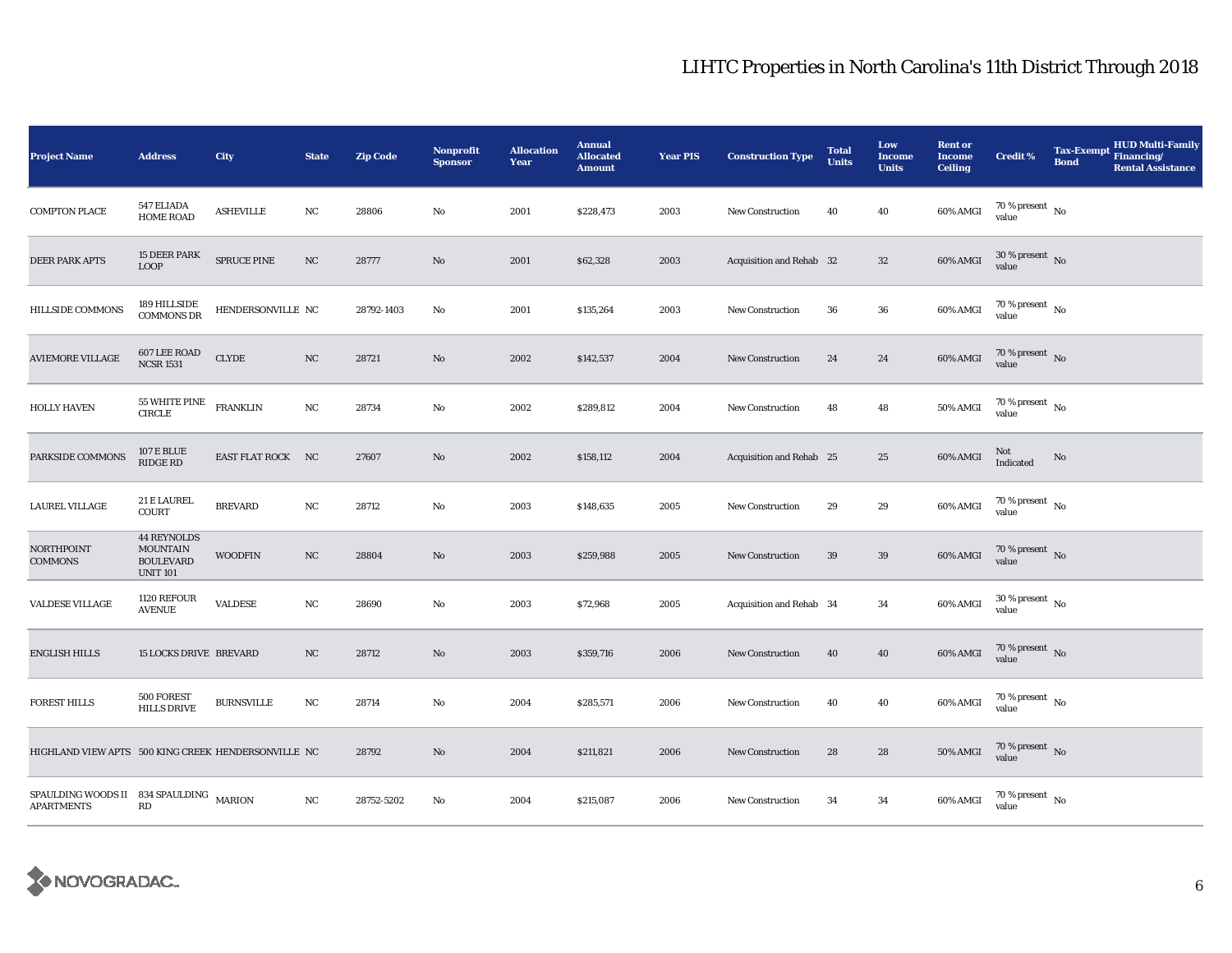| <b>Project Name</b>                            | <b>Address</b>                              | City                              | <b>State</b> | <b>Zip Code</b> | <b>Nonprofit</b><br><b>Sponsor</b> | <b>Allocation</b><br>Year | <b>Annual</b><br><b>Allocated</b><br><b>Amount</b> | <b>Year PIS</b>      | <b>Construction Type</b> | <b>Total</b><br><b>Units</b> | Low<br><b>Income</b><br><b>Units</b> | <b>Rent or</b><br><b>Income</b><br><b>Ceiling</b> | <b>Credit %</b>                | <b>Bond</b> | <b>HUD Multi-Family</b><br>Tax-Exempt Financing/<br><b>Rental Assistance</b> |
|------------------------------------------------|---------------------------------------------|-----------------------------------|--------------|-----------------|------------------------------------|---------------------------|----------------------------------------------------|----------------------|--------------------------|------------------------------|--------------------------------------|---------------------------------------------------|--------------------------------|-------------|------------------------------------------------------------------------------|
| THE HAVEN AT<br><b>MOUNTAIN OAKS</b>           | 148 MOUNTAIN SYLVA<br><b>OAK LANE</b>       |                                   | NC           | 28779           | No                                 | 2004                      | \$200,009                                          | 2006                 | <b>New Construction</b>  | 24                           | 24                                   | 60% AMGI                                          | $70\,\%$ present $\,$ No value |             |                                                                              |
| <b>EAST HARPER STREET</b><br><b>APARTMENTS</b> | 506 HARPER<br><b>AVENUE NW</b>              | <b>LENOIR</b>                     | NC           | 28645           | No                                 | 2004                      | \$327,891                                          | 2006                 | <b>New Construction</b>  | 46                           | 46                                   | 60% AMGI                                          | $70\,\%$ present $\,$ No value |             |                                                                              |
| <b>HUNTERS RUN</b><br><b>APARTMENTS</b>        | 20 KYLE LANE BURNSVILLE                     |                                   | NC           | 28714           | No                                 | 1988                      | \$32,185                                           | 1988                 | <b>New Construction</b>  | 44                           | 44                                   | 60% AMGI                                          | $30\,\%$ present $\,$ No value |             |                                                                              |
| <b>CRESCENT POINTE AT</b><br><b>GREENHAVEN</b> | 205<br><b>GREENHAVEN</b><br><b>DRIVE NW</b> | <b>LENOIR</b>                     | NC           | 28645           | No                                 | 2016                      | \$0                                                | Insufficient<br>Data | New Construction         | $\bf{0}$                     | 60                                   | 60% AMGI                                          | Not<br>Indicated               | No          |                                                                              |
| PERRY LANE<br><b>APARTMENTS</b>                | 5 PERRY LANE ARDEN                          |                                   | $_{\rm NC}$  | 28704           | No                                 | 2016                      | \$803,526                                          | Insufficient<br>Data | New Construction         | 120                          | 119                                  | 60% AMGI                                          | $70\,\%$ present $\,$ No value |             |                                                                              |
| <b>WOODLANE STREET</b><br><b>APARTMENTS</b>    | 111 WOODLANE<br><b>STREET</b>               | <b>GRANITE FALLS</b>              | NC           | 28630           | No                                 | 2017                      | \$0                                                | Insufficient<br>Data | New Construction         | $\bf{0}$                     | 66                                   | 60% AMGI                                          | Not<br>Indicated               |             | No                                                                           |
| <b>MEADOWLANDS II</b>                          | <b>1923 JONES</b><br><b>COVE RD</b>         | <b>CLYDE</b>                      | NC           | 28721           | No                                 | 1987                      | \$51,600                                           | 1987                 | New Construction         | $\mathbf{0}$                 | 24                                   | 60% AMGI                                          | $70\,\%$ present $\,$ No value |             |                                                                              |
| RUTHERFORD SQUARE                              | 101 SPANN<br><b>STREET</b>                  | <b>CONNELLY</b><br><b>SPRINGS</b> | $_{\rm NC}$  | 28612           | No                                 | 1987                      | \$37,999                                           | 1987                 | <b>New Construction</b>  | 24                           | 24                                   | 60% AMGI                                          | $30\,\%$ present $\,$ No value |             |                                                                              |
| <b>HUNTER'S RUN II</b>                         | 19 HUNTER ST                                | <b>BURNSVILLE</b>                 | NC           | 28714           | No                                 | 1988                      | \$32,185                                           | 1988                 | <b>New Construction</b>  | 20                           | 20                                   | 60% AMGI                                          | $70\,\%$ present $\,$ No value |             |                                                                              |

87 Projects Reported \$22,256,208 3,637 3,918 3,637 3,918 3,637 3,918 3,637 3,918 3,637 3,918 3,637 3,918 3,637 Location: North Carolina's 11th District (Congressional District, 116th)

Point source: LIHTC